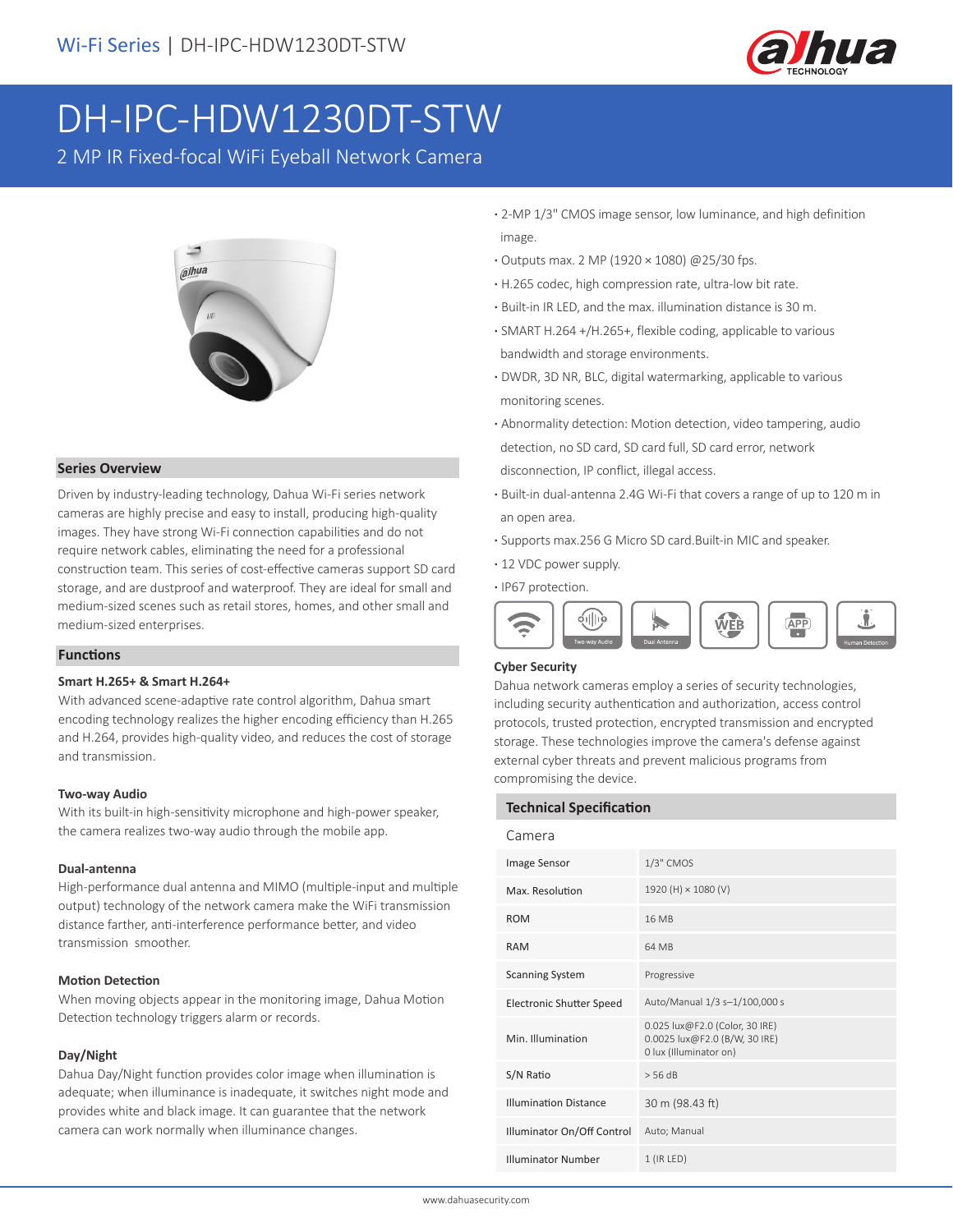# Wi-Fi Series | DH-IPC-HDW1230DT-STW

|                             | Pan/Tilt/Rotation Range                                  |                                                                                                                                                                                                                                                                        | Pan: 0°-360°<br>Tilt: $0^\circ - 78^\circ$<br>Rotation: 0°-360° |                                                       |                                |  |
|-----------------------------|----------------------------------------------------------|------------------------------------------------------------------------------------------------------------------------------------------------------------------------------------------------------------------------------------------------------------------------|-----------------------------------------------------------------|-------------------------------------------------------|--------------------------------|--|
| Lens                        |                                                          |                                                                                                                                                                                                                                                                        |                                                                 |                                                       |                                |  |
| Lens Type                   |                                                          | Fixed-focal                                                                                                                                                                                                                                                            |                                                                 |                                                       |                                |  |
| Lens Mount                  | M12                                                      |                                                                                                                                                                                                                                                                        |                                                                 |                                                       |                                |  |
|                             | Focal Length                                             |                                                                                                                                                                                                                                                                        | 2.8 mm; 3.6 mm                                                  |                                                       |                                |  |
| Max. Aperture               |                                                          | F2.0                                                                                                                                                                                                                                                                   |                                                                 |                                                       |                                |  |
| Field of View               |                                                          | $2.8$ mm:<br>Horizontal: 100°; Vertical: 53°; Diagonal: 120°<br>3.6 mm:<br>Horizontal: 86°; Vertical: 43°; Diagonal: 102°                                                                                                                                              |                                                                 |                                                       |                                |  |
| Iris Control                |                                                          | Fixed                                                                                                                                                                                                                                                                  |                                                                 |                                                       |                                |  |
| <b>Close Focus Distance</b> |                                                          | 2.8 mm: 0.6 m (1.97 ft)<br>3.6 mm: 1.0 m (3.28 ft)                                                                                                                                                                                                                     |                                                                 |                                                       |                                |  |
|                             | Lens                                                     | Detect                                                                                                                                                                                                                                                                 | Observe                                                         | Recognize                                             | Identify                       |  |
| <b>DORI</b><br>Distance     | $2.8$ mm                                                 | 46.9 m<br>(153.87 ft)                                                                                                                                                                                                                                                  | 18.8 m<br>(61.68 ft)                                            | 9.4 <sub>m</sub><br>(30.84 ft)                        | 4.7 m<br>$(15.42 \text{ ft})$  |  |
|                             | $3.6$ mm                                                 | 58.8 m<br>(192.91 ft)                                                                                                                                                                                                                                                  | 23.5 m<br>(77.10 ft)                                            | 11.8 <sub>m</sub><br>(38.71 ft)                       | 5.9 <sub>m</sub><br>(19.37 ft) |  |
| Video                       |                                                          |                                                                                                                                                                                                                                                                        |                                                                 |                                                       |                                |  |
| Video Compression           |                                                          | H.264B; H.264; H.264H; H.265                                                                                                                                                                                                                                           |                                                                 |                                                       |                                |  |
| <b>Smart Codec</b>          |                                                          | Smart H.265+; Smart H.264+                                                                                                                                                                                                                                             |                                                                 |                                                       |                                |  |
| Video Frame Rate            |                                                          | Main stream:<br>1920 × 1080 (1-25/30 fps)<br>Sub stream:<br>$704 \times 576$ (1-25 fps)<br>704 × 480 (1-30 fps)<br>*The values above are the max. frame rates of each<br>stream; for multiple streams, the values will be subjected<br>to the total encoding capacity. |                                                                 |                                                       |                                |  |
| <b>Stream Capability</b>    |                                                          | 2 streams                                                                                                                                                                                                                                                              |                                                                 |                                                       |                                |  |
| Resolution                  |                                                          | 1080p (1920 × 1080); 960p (1280 × 960); 720p (1280 ×<br>720)                                                                                                                                                                                                           |                                                                 |                                                       |                                |  |
| <b>Bit Rate Control</b>     |                                                          | CBR/VBR                                                                                                                                                                                                                                                                |                                                                 |                                                       |                                |  |
| Video Bit Rate              |                                                          | H264: 24 kbps–4096 kbps<br>H265: 9 kbps-4096 kbps                                                                                                                                                                                                                      |                                                                 |                                                       |                                |  |
| Day/Night                   |                                                          | Auto (ICR)/Color/B/W                                                                                                                                                                                                                                                   |                                                                 |                                                       |                                |  |
| <b>BLC</b>                  |                                                          | Yes                                                                                                                                                                                                                                                                    |                                                                 |                                                       |                                |  |
| <b>WDR</b>                  |                                                          | <b>DWDR</b>                                                                                                                                                                                                                                                            |                                                                 |                                                       |                                |  |
| <b>White Balance</b>        |                                                          | custom                                                                                                                                                                                                                                                                 |                                                                 | Auto; natural; street lamp; outdoor; manual; regional |                                |  |
| Gain Control                | Auto                                                     |                                                                                                                                                                                                                                                                        |                                                                 |                                                       |                                |  |
| <b>Noise Reduction</b>      |                                                          | 3D NR                                                                                                                                                                                                                                                                  |                                                                 |                                                       |                                |  |
|                             | <b>Motion Detection</b><br>OFF/ON (4 areas, rectangular) |                                                                                                                                                                                                                                                                        |                                                                 |                                                       |                                |  |
| <b>Smart Illumination</b>   |                                                          | Yes                                                                                                                                                                                                                                                                    |                                                                 |                                                       |                                |  |
|                             | $0^{\circ}/180^{\circ}$<br>Image Rotation                |                                                                                                                                                                                                                                                                        |                                                                 |                                                       |                                |  |
| Mirror                      |                                                          | Yes                                                                                                                                                                                                                                                                    |                                                                 |                                                       |                                |  |
| Audio                       |                                                          |                                                                                                                                                                                                                                                                        |                                                                 |                                                       |                                |  |
| <b>Built-in MIC</b>         |                                                          | Yes                                                                                                                                                                                                                                                                    |                                                                 |                                                       |                                |  |

| <b>Built-in Speaker</b>      | Yes                                                                                                                                                                                                         |
|------------------------------|-------------------------------------------------------------------------------------------------------------------------------------------------------------------------------------------------------------|
| Audio Compression            | G.711a; G.711Mu                                                                                                                                                                                             |
| Alarm                        |                                                                                                                                                                                                             |
| Alarm Event                  | No SD card; SD card full; SD card error; network<br>disconnection; IP conflict; illegal access; motion<br>detection; video tampering; audio detection; intensity<br>change; SMD (human)                     |
| Network                      |                                                                                                                                                                                                             |
| Network Port                 | RJ-45 (10/100 Base-T)                                                                                                                                                                                       |
| Wi-Fi                        | IEEE802.11b/g/n 2.4-2.4835 GHz; 2.4 G                                                                                                                                                                       |
| Wireless Range               | Up to 120m(The performance varies based on<br>actual environment)                                                                                                                                           |
| <b>SDK and API</b>           | Yes                                                                                                                                                                                                         |
| Cyber Security               | Video encryption; configuration encryption; Digest;<br>WSSE; account lockout; security logs; generation and<br>importing of X.509 certification; HTTPS; trusted boot;<br>trusted execution; trusted upgrade |
| Network Protocol             | IPv4; HTTP; TCP; UDP; ARP; RTP; RTSP; RTCP; DHCP; DNS;<br>NTP; Multicast; RTMP                                                                                                                              |
| Interoperability             | ONVIF (Profile S/Profile T); CGI; P2P                                                                                                                                                                       |
| User/Host                    | 6 (Total bandwidth: 36 M)                                                                                                                                                                                   |
| Storage                      | Micro SD card (support max. 256 GB)                                                                                                                                                                         |
| <b>Browser</b>               | IE<br>Chrome<br>Firefox                                                                                                                                                                                     |
| Management Software          | Smart PSS; DSS; DMSS                                                                                                                                                                                        |
| <b>Mobile Client</b>         | iOS; Android                                                                                                                                                                                                |
| Certification                |                                                                                                                                                                                                             |
| Certifications               | CE-LVD: EN62368-1;<br>CE-EMC: Electromagnetic Compatibility Directive<br>2014/30/EU;<br>CE-RED: Radio Equipment Directive 2014/53/EU;<br>FCC: 47 CFR FCC Part 15, Subpart B;<br>FCC ID: FCC PART 15C        |
| Power                        |                                                                                                                                                                                                             |
| Power Supply                 | 12 VDC                                                                                                                                                                                                      |
| Power Consumption            | Basic: 1.9 W (12 VDC)<br>Max. (H.265+IR intensity): 6.1 W (12 VDC)                                                                                                                                          |
| Environment                  |                                                                                                                                                                                                             |
| <b>Operating Temperature</b> | -30 °C to +60 °C (-22 °F to +140 °F)                                                                                                                                                                        |
| <b>Operating Humidity</b>    | $\leq 95\%$                                                                                                                                                                                                 |
| Storage Temperature          | -30 °C to +60 °C (-22 °F to +140 °F)                                                                                                                                                                        |
| Protection                   | <b>IP67</b>                                                                                                                                                                                                 |
| Structure                    |                                                                                                                                                                                                             |
| Casing                       | Inner core: Metal + Plastic<br>Cover: Plastic                                                                                                                                                               |
| <b>Product Dimensions</b>    | $\emptyset$ 109.9 mm × 102.2 mm ( $\emptyset$ 4.33" × 4.02")                                                                                                                                                |
| Net Weight                   | 352 g (0.77 lb)                                                                                                                                                                                             |
| <b>Gross Weight</b>          | 530 g (1.17 lb)                                                                                                                                                                                             |